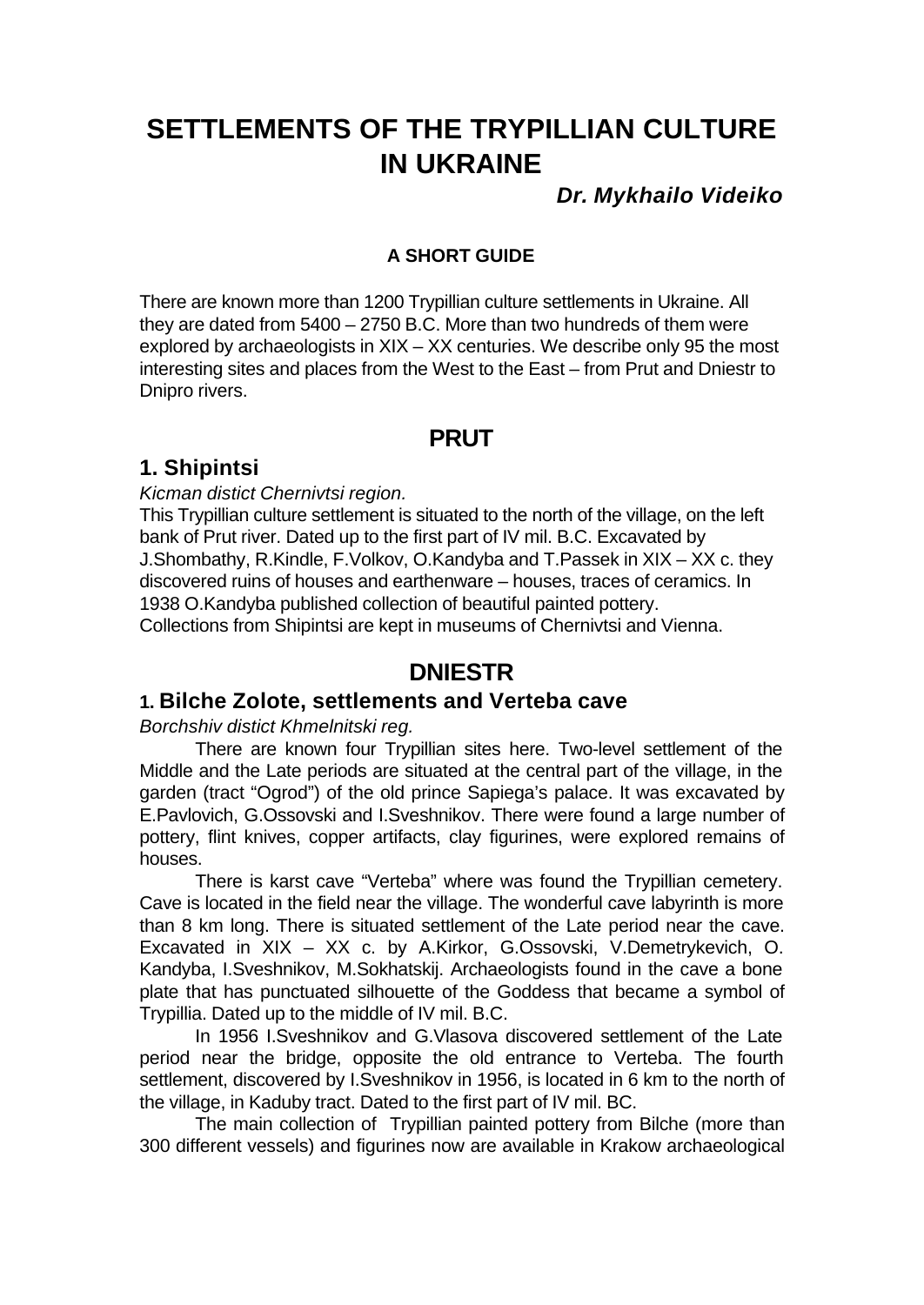museum (Poland). Some materials are kept in Lviv Historical Museum and in Borschiv district museum.

## **2. Koshilivtsi, "Koshilivtsi – Oboz" settlement**

*Zalischiki distict Ternopil region.*

There were discovered remains of few houses and graves that belong to the Late Trypillian settlement in the place called "Oboz"("camp") that situated near the village, on the right bank of Jurin river. Excavated by A.Shneider, R.Kindl, K.Hadachek, G.Childe, Yu.Kostrzhewsky, L.Kozlovsky, Yu.Zakharuk, P.Kravets and other archaeologists in XIX – XX c. Painted pottery and figurines that were found there now are kept in many museums – from Moscow and Kyiv to Krakow and Oxford. Dated up to the middle IV mil. B.C.

There are many other places of ancient settlements near Koshilivtsi that belongs to Neolithic, Trypillia, Bronze Age, and also graves of Early Bronze Age.

#### **3. Zhvanets**

*Kamyanets – Podilski distict Khmelnitsky reg.*

The Late Trypillian settlement is situated opposite ruins of the medieval fortress near the village of Zhvanets in place called "Schovb". It is located on a high dune washed from three sides by Zhvanchyk and Karmelitka rivers. A part of the settlement was destroyed because of quarry. T.G. Movsha explored the settlement in 60 – 70 th of XX c.

The ditch protected this settlement on the field side. The front side of the earth bank and the ditch were paved with large stone flags. There was explored a production complex, consisting of two level furnaces and places for clay mixing. It was situated outside the boundaries of the settlement, on a plateau. The furnaces laid in three rows over the slope of the dune. Also there were excavated ancient houses and ceramics. Mainly, there were table, painted vessels, semi-spherical plates, pots, and vessels with conic mouth. The painting is performed in black and red color. Ornamental compositions consist of semiovals, strips. There are drawn compositions of images of people and animals in the middle of ovals and semi ovals. Dated up to the end of IV mil. B.C.

Several Trypillian settlements of the Middle and the Late periods were found on the banks of Karmelitka river.

Collection from Zhvanets is exhibited in the National museum of History of Ukraine, in Kyiv.

#### **4. Luka Vrublivetska**

*Kamyanets – Podilski distict Khmelnitsky reg.*

Ancient village was situated on the right bank of Dnister, near village Vrublivtsi. Seven earth - houses were explored here by S.Bibikov in 1945 - 1950. It was the first Early Trypillian site excavated in Ukraine. There was gathered interesting collection of clay figurines. Dated up to the first part V mil.B.C.

Remains of Chernyakhivska culture also were explored in this place. There are known Paleolothic site near the village.

Collections from Luka Vrublivetska are exhibited in Archaeological museum in Kyiv and Ermitage (St.- Petersburg).

#### **5. Nezvisko**

*Obertyn distict Ivano – Frankivsk region*.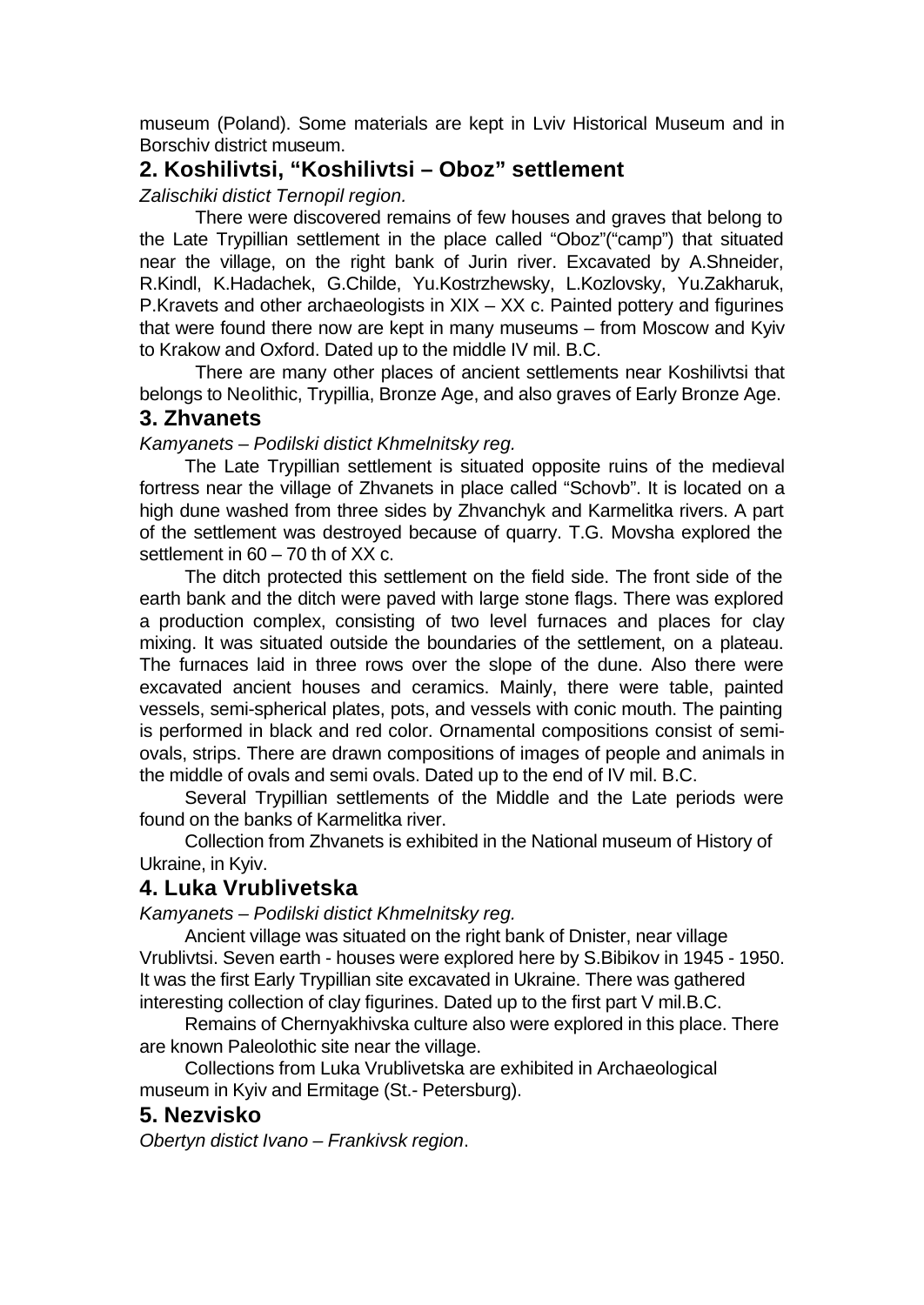Multi-layer settlement is situated on the right bank of Dnister. Excavated by L.Kozlovski in 1926 and K.Chernysh in 1951 – 1954. They explored levels, dated from Neolithic to the beginning of II mil. A.D. ( Kyiv Rus). Two horizons of the Trypillian culture were found on the depth of  $1,6 - 2,9$  m from surface. Remains of dwellings and pits were explored on the area about 1200 sq.m. The first Trypillian level, with pottery, decorated with polychrome painting and incised lines, dated up to the second part of V mil. B.C. The next horizon, with pottery, decorated with red and black painting, is dated to the end of V mil. or to the beginning of IV mil. B.C. K. Chernysh explored in Nezvisko the grave of the Trypillian culture with painted bowl. Traces of Trypillian copper metallurgy was found in the second Trypillian horizon.

Collection from Nezvisko is exhibited in Ivano-Frankivsk regional museum.

## **6. Bernashivka**

*Murovani.- Kurylivtsi distict Vinnitsa region.*

Settlement of the Early Trypillian culture is situated near the estuary of Zhvan river, on the small hill in Dnister valley. Excavated by V. Zbenovich in 1972 – 1975, who explored 6 of 7 houses. It is the oldest of known Trypillian settlements in Ukraine and dated up to the second part of VI mil. B.C. (according to isotope dates).

Settlement of the Late period was excavated in another place near the village. V.Zbenovich and O.Kolesnikov explored dwellings and pits with a large amount of painted pottery. Dated up to the first part of IV mil. B.C.

There are also discovered settlement and cemetery of Iron Age and Chernyakhivska culture near Bernashivka.

Collection from Bernashivka is exhibited in Archaeological museum in Kyiv.

## **7. Zalishchyki**

*Zalishchyki, Ternopil region.*

There are known three settlements of the Trypillian culture. One of them is located in the central part of the town, on the left bank of Dnister. Discovered in 1927. Dated to the second part of IV mil. B.C. Another settlement of the same period was explored on the territory of brickwork by G. Ossovski (1880), T. Sulimirski, J. Zhurowski (1930) and O. Kandyba. They excavated remains of burnt houses and found beautiful painted polychrome pottery. Collections from these excavations are kept in museums of Lviv, Kremenets and Zalishchyki. Settlement in tract Ushchilivka was explored by Yu.Maleev in 1970, who discovered here relicts of the Trypillia, Early Iron Age and VI – VII c. A.D. Collection are kept in Kyiv University.

#### **8. Buchach**

#### *Buchach, Ternopil region.*

Settlement of the Trypillian culture is situated in Fedir tract. Excavated by L.Kozlovski in 1922 on the area of 250 sq.m. He explored four earth-houses and found two levels – of the Middle and the Late Trypillia and gathered a large number of pottery, flint and stone tools, clay figurines. Dated up to the second part of V – first part of IV mil. B.C.

Materials of digs are in Lviv Historical Museum.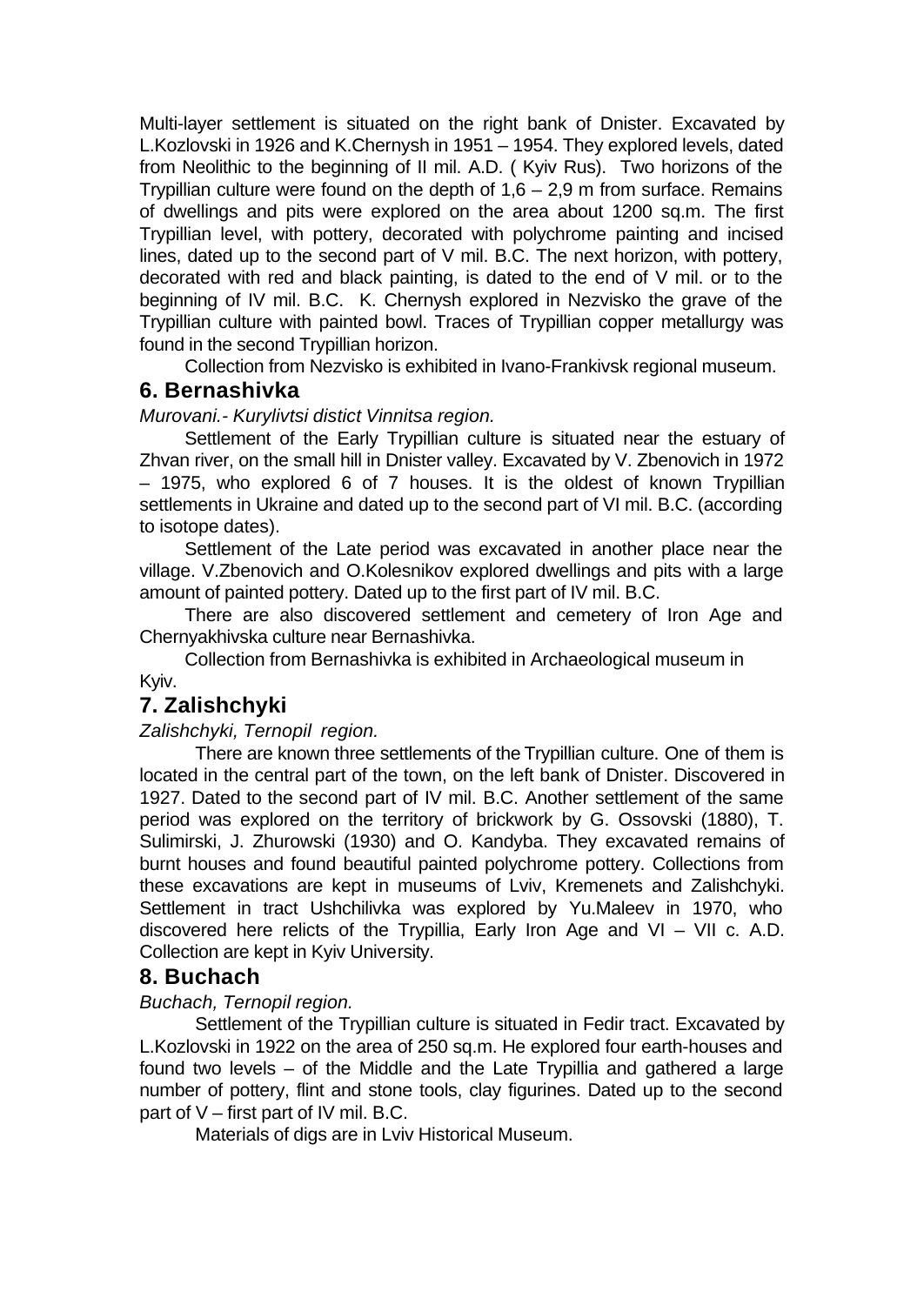## **9.Darabany**

#### *Khotin distict Chernivtsi region.*

Two-level Trypillian settlement is located in Zamchysko tract, to the west of the village. The lower horizon dated to the middle of V mil. and the upper one – to the end of IV mil. B.C. The later settlement was fortified with ditch and rampart.

Materials are kept in Chernivtsi Regional Museum and Funds of the Institute of Archaeology (Kyiv).

## **VOLHYNIA**

## **1. Bodaky**

#### *Zbarash distict Ternopil reg.*

There are known two settlements of the Trypillian culture. Bodaky-I is situated in Chorna Krinitsa tract on the high bank of Goryn river. Excavated by O.Cynkalowski (1939), M.Makarevich (1940), Yu. Zakharuk and K.Chernysh (1952 –54), N.Skakun ( 1991 – 1998). They explored remains of burnt houses, pottery and flint workshops. Inhabitants of settlement produced a large number of flint tools such are blades and flat axes for exchange. Dated to the beginning of IV mil. B.C.

Bodaky-II is located to the south of the village, on the right bank of Goryn river. Discovered by O.Cynkalowski in 1938, who gathered fragments of painted pottery. Dated to the beginning of IV mil. B.C.

Collections from Bodaky are kept in museums of Kremenets, Lviv and St.Petersburg.

## **2. Sandraky**

*Khmilnik distr, Vinnitsa region*

The settlement is situated behind the eastern border of Sandraky village, on the high cape dune, presently known as Pagurok. Its area is 0,4 ha. In 1949-1950 it was explored by O.Lagodovska . Dated up to the beginning of III mil. B.C.

Remains of three epochs were discovered in cross-section: 17-18 century, Bronze Age, Trypillia CII.

Materials are stored in the scientific funds of the Institute of Archeology (Kyiv).

## **3.Troyaniv**

#### *Zhytomir region*

The settlement is located on a high dune of the right bank of Gnylopiatka river. It has shape of a peninsula. In 1956-58 M.Shmaglij excavated the remains of 35 Trypillian dwellings of different types. During archaeological digs in Troyaniv there was traced specifics of dwelling location in the settlement. Dwellings were arranged in two circles, fortifying cape on the field side. Dated up to the second part of IV mil. B.C.

Materials are stored in the scientific funds of the Institute of Archeology (Kyiv).

# **SOUTH BUG**

## **1. Sabatinivka**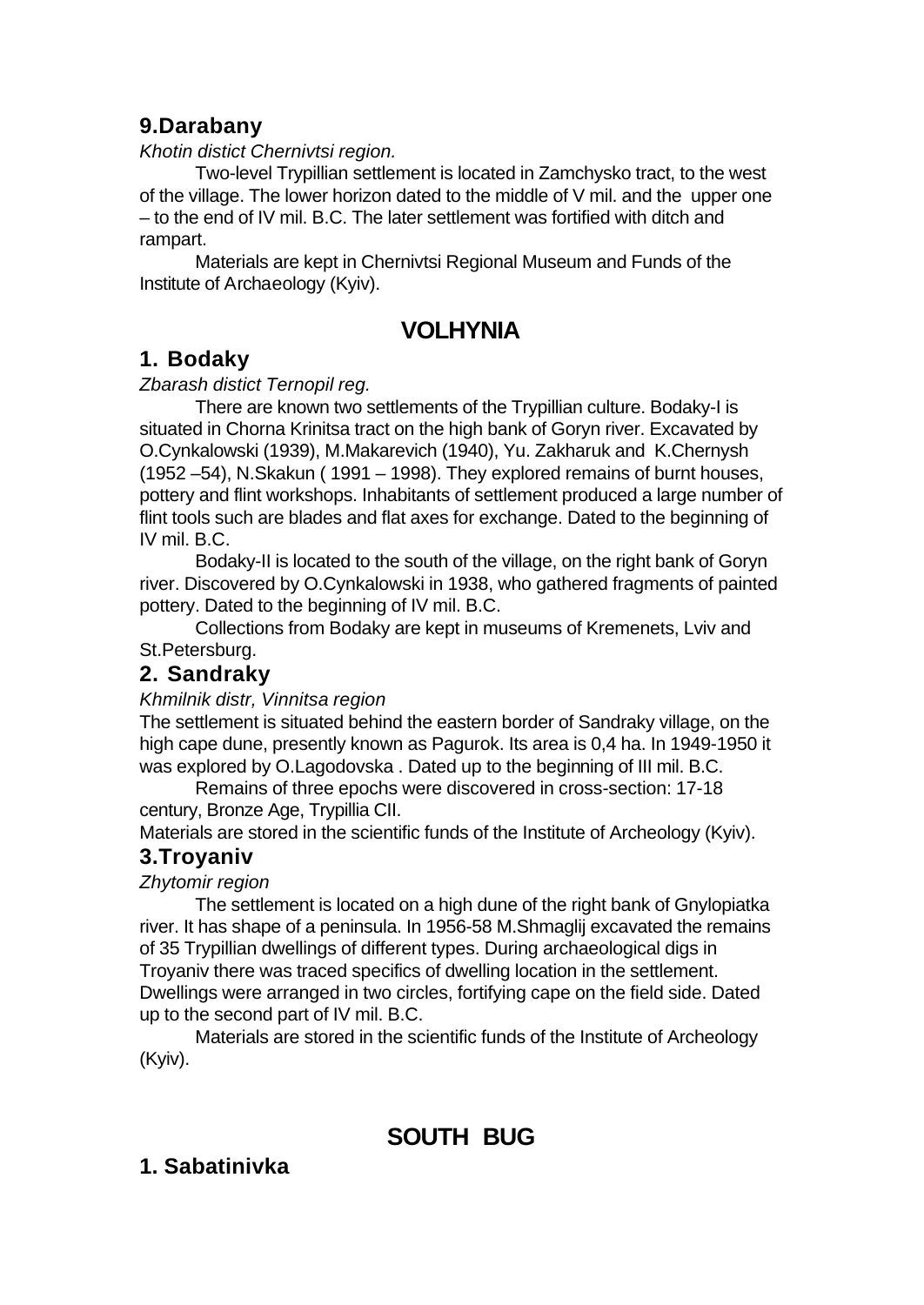#### *Ul'anivski distict Kirovograd region*

There are two the Trypillian culture settlements (of the Early and the Middle periods) near this village. Settlement of the Early Trypilla culture (Sabatinivka-II) is situated to the north of the village, on the right bank of Synitsya river. It was excavated by M.Makarevih and V.Danilenko in 1947-49. They explored three houses and pits. In house No3 they found many clay figurines and "thrones" for them. M.Makarevich reconstructed this house as Trypillian sanctuary. Dated up to the beginning of V mil. B.C.

Settlement of Middle Trypillia (Sabatinivka-I) is dated up to the middle of V mil. B.C. with the Late Bronze horizon above (end of II mil. BC). It is situated near the village, on the bank of the Bug river.

Collection from Sabatinivka-II exhibited in Archaeological museum in Kyiv.

#### **2. Berezivka**

#### *Ul'anivski distict Kirovograd region.*

This settlement is situated on the cape of the left bank of Bug river, near ruins of hydroelectric power station, in 5 km from Zavallia village. This place was explored by V.Danilenko, V.Tsibeskov, O.Tsvek, who explored the square about 10000 sq.m and discovered ruins of more than 20 houses and earth-houses with a large amount of the beautiful pottery and clay figurines. They also found traces of trade relations between ancient inhabitants of Berezivka and Balkans and Steppe communities dated from the middle of V mil. B.C. V.Danilenko discovered two settlements of Neolithic period close to this place.

Collection from Berezivka is exhibited in Archaeological museum in Kyiv.

## **3. Mogilna**

#### *Gaivoron distict Kirovograd region*.

In 50-th of XX c. I.Gasiuk discovered four settlements of the Early Trypillian culture near this village, on the bank of Mogilyanka river and its tributaries. One of them, Mogilna-III (90000 sq.m, about 120 houses) is situated on the bank of the creek close to Zhakchik khutor, and it was one of the largest settlements of this period in South-East Europe. On the ground surface of this place you can find fragments of pottery, clay figurines, ancient flint tools. Dated up to the first part V mil. B.C.

#### **4. Gaivoron**

#### *Gaivoron distict Kirovograd region.*

The large ancient settlement was situated on the territory of the town of Gaivoron on the bank of the Bug River, near the railway bridge. Settlement was explored by V.Danilenko and M.Makarevich in 1960. It was one of the first places on the banks of the Bug river settled by the Trypillian culture people. Opposite to this place, on the islands, V.Danilenko discovered settlements of the Neolithic period.

Dated up to the first part V mil. B.C.

Collection from Gaivoron is exhibited in Archaeological museum in Kyiv.

#### **5. Klishchiv**

#### *Tyvriv distict Vinnitsa region.*

Ancient settlement is situated in 0,5 km to South from the village on cape of the right bank of Bug river. Was excavated by I.Zaets in 1969 -1980. This settlement occupied area about 7 ha and included 46 houses. There were found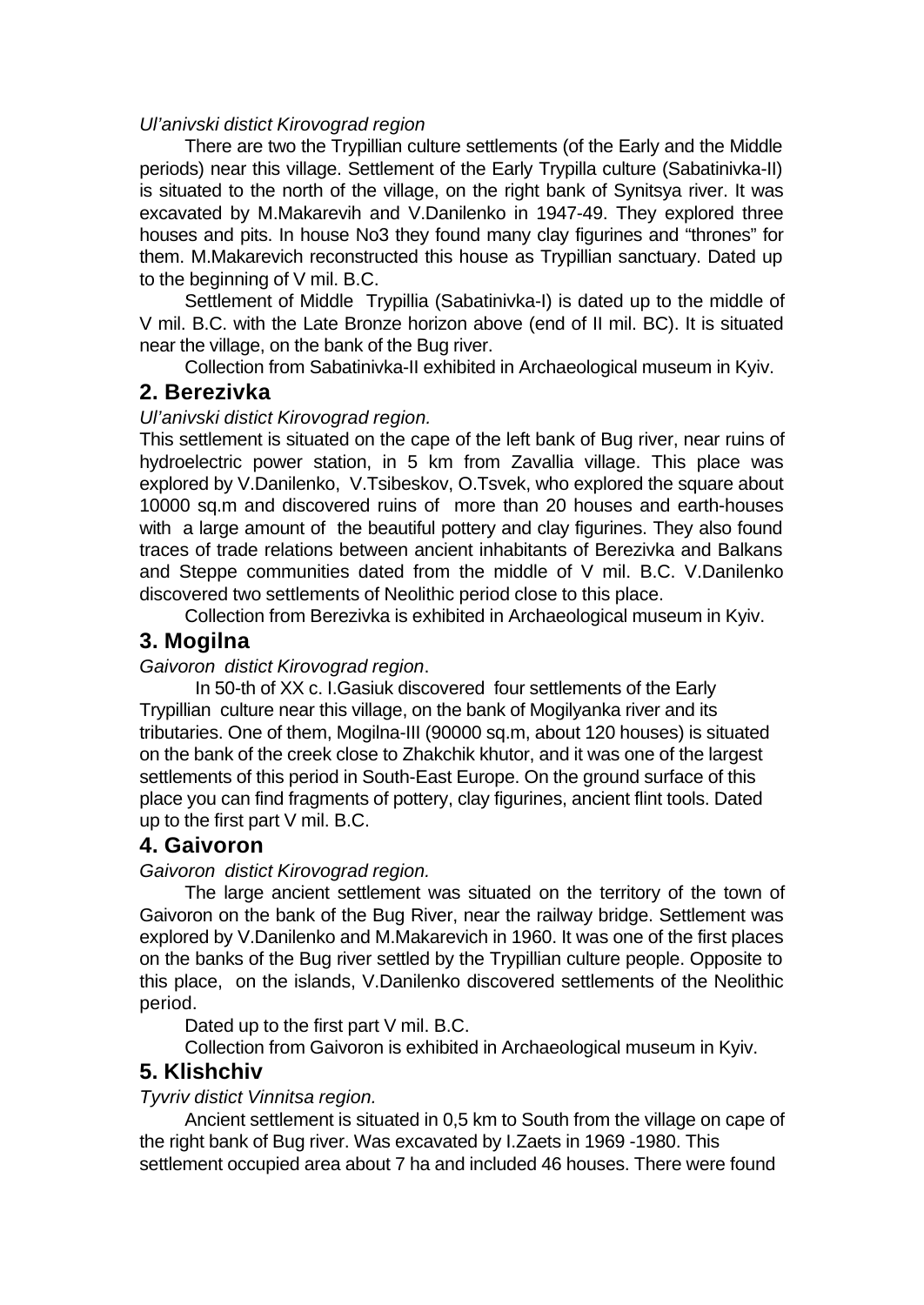more than 500 wonderful vessels, decorated with incised and painted ornament. Klishchiv located on a frontier of "Western" and "Eastern" Trypillian tribes and such a location was reflected in local culture, mainly in pottery. Dated up to the end of V mil. B.C.

Collection of pottery and other artifacts from Klishchiv are exhibited in Vinnitsa regional museum and Art Gallery in Vinnitsa..

# **TERRITORY BETWEEN SOUTH BUG AND DNIPRO**

#### **1. Popudnia**

#### *Uman distict Cherkasy region*

It was one of the first Trypillian culture settlements, excavated in this region. Explored in 1911 by M. Himner, who discovered 40 houses in this region. Total area of settlement is approximately 40 ha. There M. Himner found many painted pottery and clay model of house in ruins of dwellings. Thanks to this model now we know the inner order of the Trypillian houses; in the left corner of the room was large furnace, close to another wall there was clay bench with vessels. Dated up to the beginning of the IV mil. B.C.

Collection from Popudnia now is in Archaeological museum in Warsaw (Poland).

## **2. Dobrovody**

#### *Uman distict Cherkasy region*

The Trypillian culture settlement is situated partly on the territory of the village and partly in the field. Total area, according to topographic interpretation by K.Shishkin is about 2,5 sq.km. From the airphoto we can see fortified city with blocks and streets. Explored by M.Shmaglij and T.Movsha in 1974-1984. They discovered remains of five large two-storied dwellings. Settlement in Dobrovody was one of thirty largest Trypillian "protocities", which were discovered in this region. Dated up to the first part of the IV mil. B.C.

Collections from digs in Dobrovody are in Cherkasy regional museum and Institute of archaeology NAS of Ukraine (Kyiv).

## **3. Tallianki**

#### *Talne distict Cherkasy region*

It was the largest settlement of Trypillian "protocities". It is situated in the field between two villages – Legedzine and Tallianki, along the road Uman – Cherkasy. Settlement was 3,5 km long and 1,3 km wide. Total square is approximately 450 ha, there are up to 2700 dwellings, located in oval structures, streets and blocks. V.Kruts, during the archaeological digs started from 1981, partly discovered two streets, remains of 26 two-storied houses. It was the largest settlement of Europe in Neolithic. Dated up to the first part of IV mil. B.C.

There were explored barrows (kurhans) with graves of Yamna culture (the middle of III mil. BC) and some graves of the Late Bronze Age on the territory of settlement.

Collections from excavations in Talianki are exhibited in Cherkasy regional museum, Museum of Agriculture in Talne and Institute of Archaeology NAS of Ukraine (Kyiv).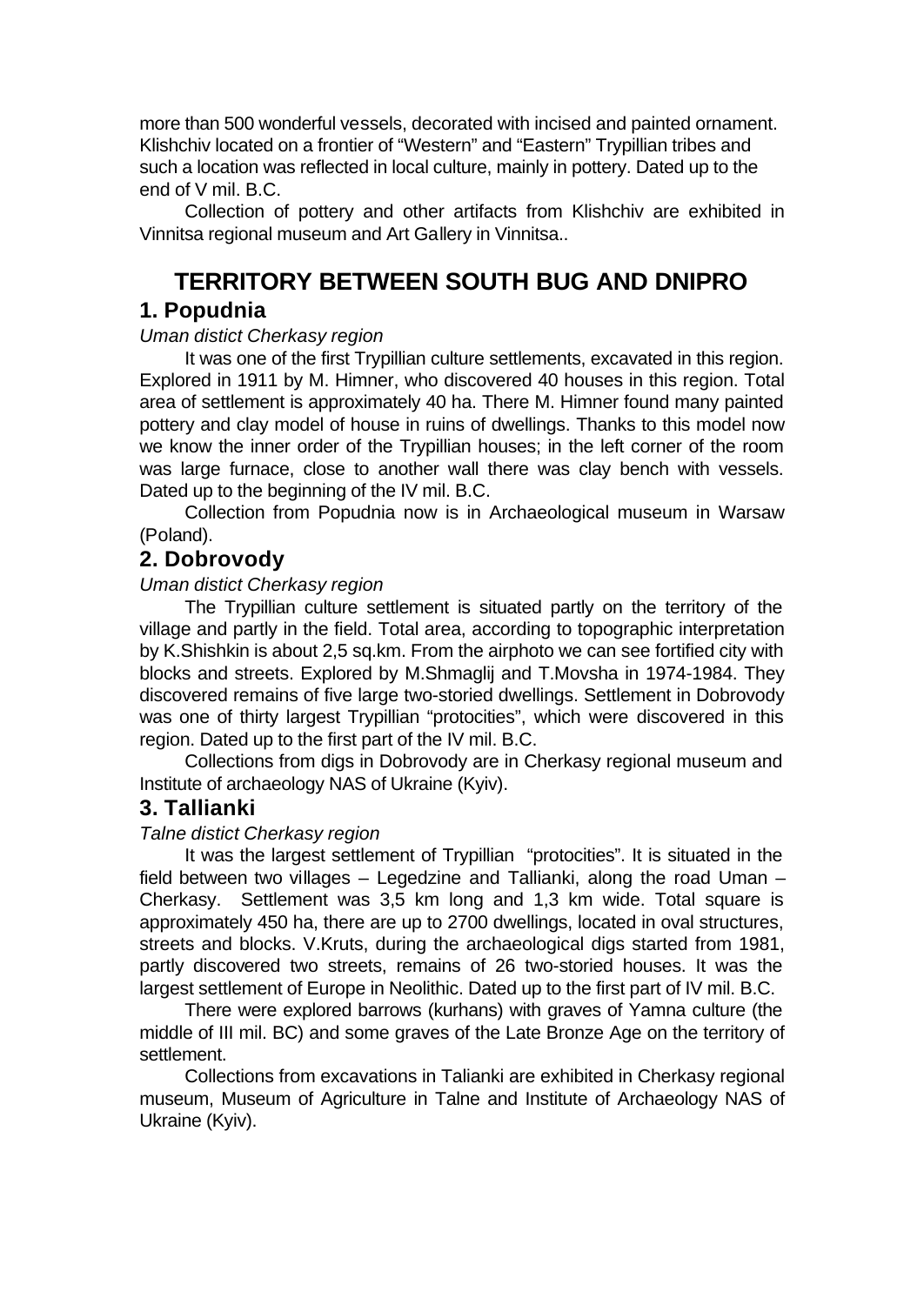## **4. Maydanets**

#### *Talne distict Cherkasy region*

There are two the Trypillian culture settlements near this village.

The first settlement, from the Early period, is situated in place, which is called "Grebenyukiv Yar", close to outskirts along the road from Talne to Novo-Arkhangelsk. Total area is about 2 ha. Settlement was partly excavated by M. Shmaglij and N. Burdo in 1981-1989. They discovered remains of three dwellings and two earth-houses. Dated up to the end of VI - beginning of the V mil. B.C.

Another settlement located to the west of village, on the left bank of Tallianka river. Total area is approximately 250 ha. Settlement was oval in plan, 1.5 km long and 1.1 km wide. According to magnetic plan there are remains of 1575 houses. Near 50 different objects were dig by M. Shmaglij and his colleagues in 1971 - 1991. They discovered remains of two-storied dwellings, fortifications, sanctuaries, unique collection of painted pottery and figurines. Dated up to the first part of IV mil. B.C.

On the territory of the settlement were explored two burrows with 8 graves of Yamna culture (the middle of III mil. B.C.). There were found remains of the Cherniakhivska culture settlement (IV c. A.D.) near the village, in Geliv Stav tract.

In the beginning of 90-th in Maydanets local Museum was organized. Here you can see panorama of ancient Trypillian city reconstructed on the base of archaeological data, and some finds from its territory.

Collections from digs in Maydanets are in Cherkasy regional museum, Museum of Agriculture in Talne, National museum of History of Ukraine, and Institute of Archaeology NAS of Ukraine (Kyiv).

#### **6. Yatranivka**

#### *Uman distict Cherkasy region.*

The large Trypillian settlement is situated in 1,5 km to south of Yatranivka, on the left bank of Yatran river. Total area is about 50 ha. Settlement (according to magnetic analysis) was triangular in plan and strongly fortified on the field side. In central part there were streets and blocks. Was discovered in 50th by V. Stefanovich and Yu. Hraban, explored by archaeologists from Kyiv in 70th. There were found many fragments of painted pottery and clay figurines on the ground surface. Dated up to the first part of IV mil. B.C. On the bank of Yatran river traces of settlement, dated to IV c. AD (Cherniakhivska culture) also were found.

Collections of finds from Yatranivka are in Uman museum and Institute of Archaeology NAS of Ukraine (Kyiv).

#### **7. Sushkivka**

#### *Uman distict Cherkasy region.*

The Trypillian culture settlement situated close to the village, on the hill of the left bank of Yatran river. Total area is about 100 ha. On airphoto we can see traces of fortifications – two long ditches. Explored by V.Kozlovska in 1916- 1926. She excavated remains of two-storied buildings. The most known artifacts from this site are: the clay model if Trypillian dwelling with details of interior and collection of anthropomorphous figurines. Dated up to the first part of IV mil. B.C.

There are also five barrows, dated by Early Bronze Age and settlement of Cherniakhivska culture in this place.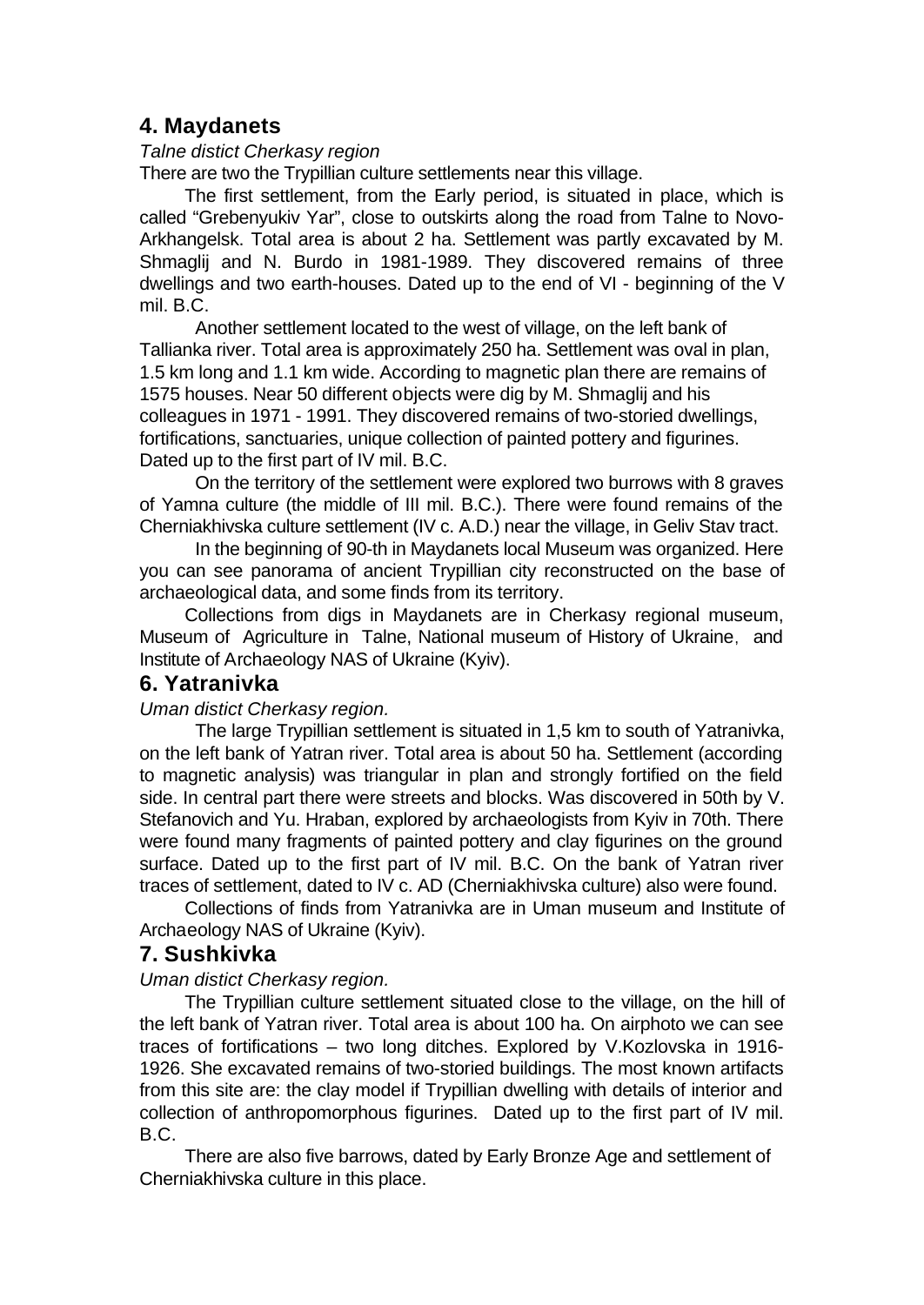Collections of finds from Sushkivka are in Uman museum and National museum of History of Ukraine in Kyiv.

## **8. Vilkhivets**

*Uzvenigorodka distict Cherkasy region.*

The Trypillian culture settlement is situated in 1,5 km from the village, by the road to Ryzhanivka. Total are is about 120 ha, and there are approximately 650 houses. Settlement (according to magnetic analysis) was oval in plan, with blocks in central part. Discovered by V. Stefanovich, explored by M. Videiko in 1993. He explored remains of large two-storied dwelling. Dated up to the beginning of III mil. B.C. It was one of the last Trypillian cities in area between Bug and Dnipro. On the area of settlement pottery of Scythians ( VI-V c. A.D.) also was found. There is another Trypillian settlement (from the Middle period) on another side of Vikkhivets.

Collection of finds from Yatranivka is in Funds of the Institute of Archaeology NAS of Ukraine (Kyiv).

## **9. Vesioly Kut**

*Talne distict Cherkasy region*

Settlement of the Trypillian culture is situated near the village, on the opposite bank of Girskij Tikich river. It occupied the high hill on the territory of 150 ha. Excavated by O. Tsvek in 1968 – 1982. She explored remains of dwellings and houses of craftsman. Two of them produced pottery, another one made stone tools. Settlement near Vesioly Kut was one of the first Trypillian culture "cities" on the territory between Bug and Dnipro.

Dated up to the end of V mil. B.C.

On the territory of the settlement O. Tsvek explored barrow with graves, dated to the Early Bronze Age and found fragments of Scythian pottery (VI-V c. BC).

Collection of finds from Yatranivka is partly exhibited in Archaeological museum (Kyiv). Most of finds are kept in Funds of the Institute of Archaeology NAS of Ukraine (Kyiv).

#### **10. Tomashivka**

#### *Talne distict Cherkasy region*

The large Trypillian culture settlement is partly located on the territory of the village. Total area is about 250 ha. Explored by P. Kurinnyj in 1925-1926. He excavated remains of houses with large amount of pottery. Sometimes painted dishes, seted in pyramids were found! In one house P. Kurinnyi found clay conical mould for pottery. Settlement dated up to the middle of IV mil. B.C.

On this territory also pottery of Cherniakhivska culture (III – IV c. A.D.) and roman coins were found.

Collections of finds from Sushkivka are exhibited in Uman museum and National museum of History of Ukraine (Kyiv).

## **11. Volodymyrivka**

*Novo - Arkhangelsk distict Kirovograd region*

Settlement of the Trypillian culture is situated to the south of the village, on the right bank of Sinyukha river. Total area is approximately 70 ha. Excavated in XX c. by V. Kozlovska, T. Passek and O. Yakubenko. They explored remains of 17 different dwellings, most of them were two-storied, with living room on the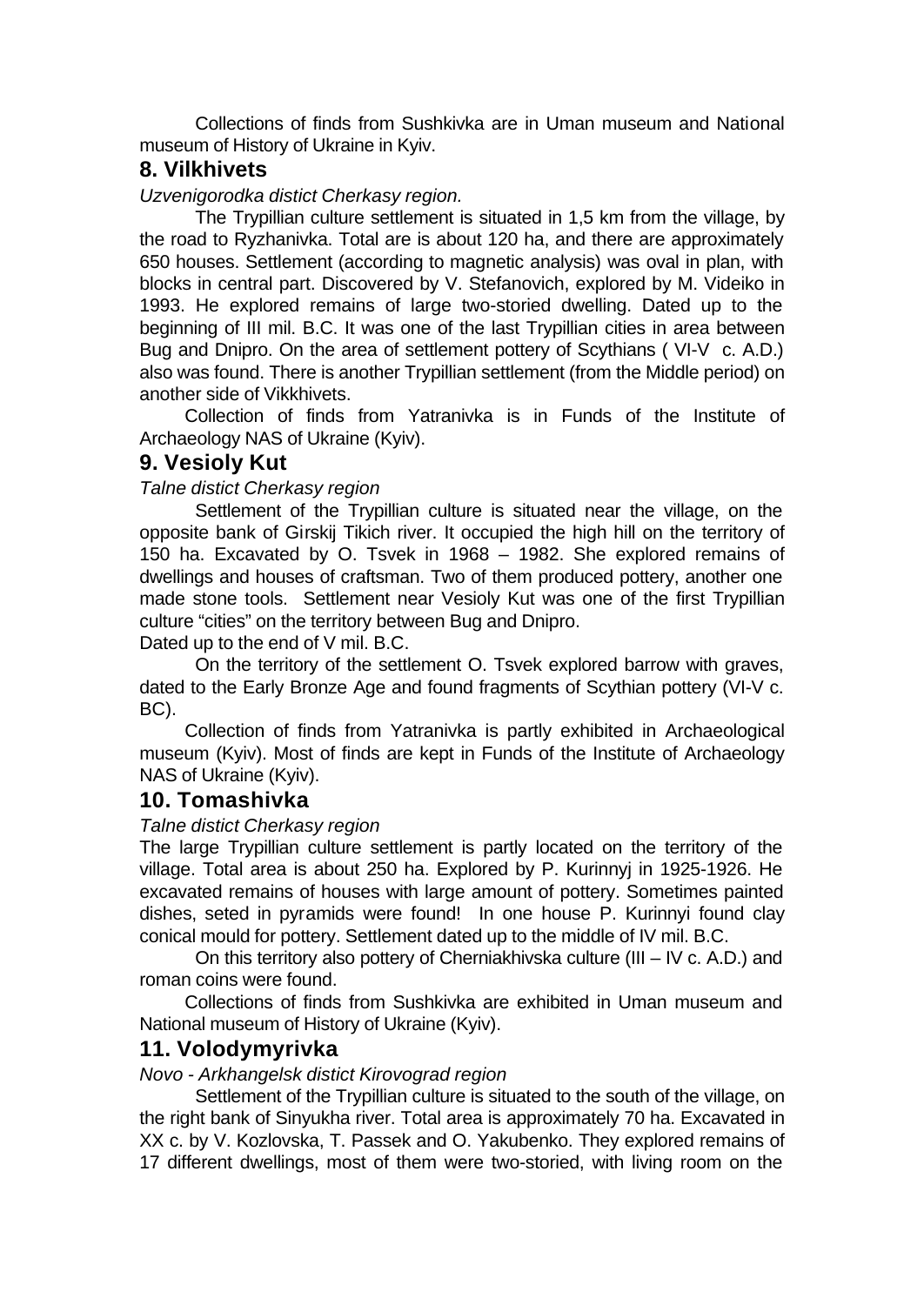second floor. V. Kozlovska excavated a clay model of temple, decorated with red, black and white paint and small clay figurine – portrait of old woman. T. Passek and O. Yakubenko found many beautiful Trypillian vessels and figurines in this place. Dated up to the beginning of IV mil. B.C.

Paleolithic and Neolithic sites also were found and excavated by V.Danilenko and O.Chernysh in 60-th near Volodymyrivka.

Collections of finds from Volodymyrivka are exhibited in Uman museum and National museum of History of Ukraine (Kyiv).

#### **12. Gordashivka**

*Tal'ne distict Cherkasy region.*

The large Trypillian settlement is located on the territory of the village and in the field. Total area is approximately 130 ha. Excavated by M.Shmaglij and V.Shumova. They explored remains of two houses and gathered interesting collection of pottery, decorated with paint and incised ornament. Dated up to the beginning of IV mil. B.C. There are known three small (2-10 ha) Trypillian settlements in the fields close to Gordashivka village.

Paleolithic site (was explored by M.Gladkikh) and Chernyakhivska culture settlements also were found on the territory and outskirts of the village.

Finds from Gordashivka are kept in Uman museum and Funds of the Institute of Archaeology Nas of Ukraine.

#### **13. Talne**

*Talne town, Cherkasy region.*

Talne-1, the large Trypillian settlement, is situated on the territory of the town, opposite to the market. It occupied area approximately 40 ha on the right bank of Gnilyi Tikich river. Dated up to the first part of IV mil. B.C. In 1990, V.Kruts and M.Videiko explored two small settlements (Talne-2 and -3) that are in 3 km to the east, on the bank of creek near gas compressor plant. They excavated here remains of seven houses. According to their opinion these settlements belonged to Maydanets "city" and dated to the same period – the first part of IV mil. B.C.

There are also known the Chernyakhivska culture settlements and Medieval settlement on the territory of Talne. The Count Shuvalovs' lodge (beginning of XX c.) that is Museum of History Agriculture now, located in the old park on the picturesque riverbank. This museum has an impressive collection of Trypillian antiquities that are mainly from different sites in Cherkasy region.

#### **14. Nebelivka**

#### *Novo-Arkhangelsk distict Kirovograd region*

The Trypillian culture settlement is situated in the field between Nebelivka and Oksanino villages. Total area is approximately 300 ha. From airphoto we know that it was oval in plan, with blocks and streets in central part. Explored by M.Shmaglij in 1981. He found a beautiful "set", composed of five small painted vessels and two bowls. Dated up to the beginning of IV mil. B.C.

There also was found pottery of the Chernyakhivska culture near the village, to the southeast, on the banks of the creek. There are located 6 barrows in the fields near Nebelivka.

Collection of finds from Nebelivka is exhibited in Museum of the History of Agriculture in Talne. Most of other finds are kept in Uman museum and Funds of the Institute of Archaeology NAS of Ukraine (Kyiv).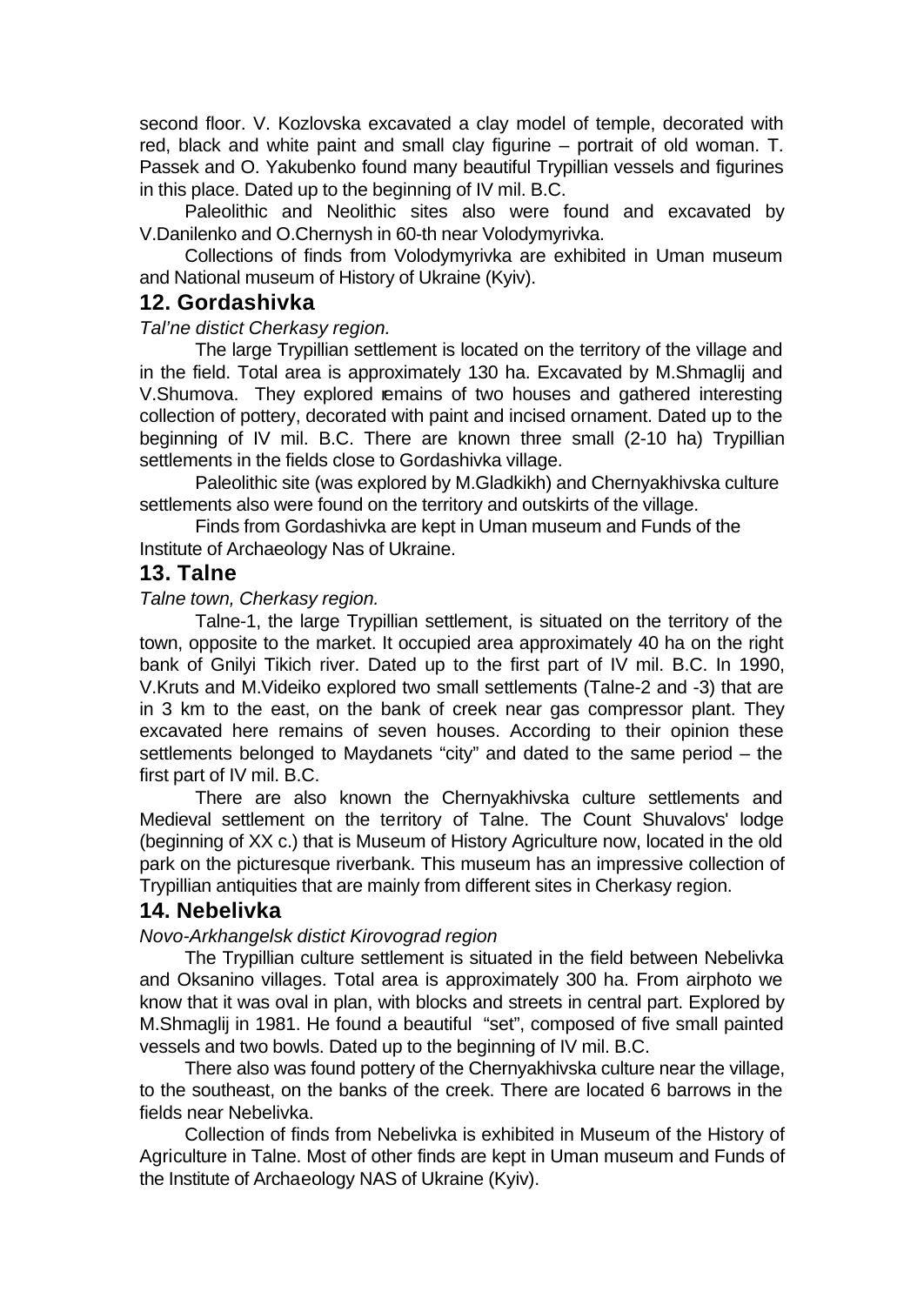## **15.Glybochok**

#### *Talne distict Cherkasy region.*

The Trypillian culture settlement is situated to the west of the village on plateau, in Shkilne tract. Total area is approximately 200 ha. Excavated in 1899 by V.Domanitskyi and in 1984-1995 by S. Ryzhov. Dwellings were arranged in two ovals as it is seen from airphoto by K.Shyshkin. Fortified entrance, blocks and street are visible from magnetic plan by V.Dudkin. Diameter of the external oval is 1000 m, internal diameter is approximately 800 m. Distance between ovals is from 800 to 100 m. Totally there were more than 1000 houses. S.Ryzhov explored two of them. Dated up to the first part of IV mil. B.C.

Collections of finds from Glybochok are in Museum of the History of Agriculture in Talne and People Museum in Legedzine. Some finds are kept in Funds of the Institute of Archaeology NAS of Ukraine (Kyiv).

## **DNIPRO**

## **1. Trypillia**

#### *Obukhiv distict Kyiv region*

It is eponymous place for Copper Age archeological culture. In 1897-1899, V.Khvoika explored sites near the town with remains of burnt clay and molded pottery, decorated with incised and painted ornament. He proved it as a separate archaeological culture in his report on XI Archaeological Congress (Kyiv, August of 1899).

Remains of two settlements are located between the town of Trypillia and village of Khalepie, on the bank of Bobritsa river. Another settlement is located on plateau between Ukrainka town and Trypillia village.

The central part of the town occupied the high hill on the right bank of the Dnipro river. In X c. AD there was built city Trepol, that was mentioned in annals of Kyiv Rus; in XV-XVII c. there was built castle in this place. Now there is Archaeological Museum of Kyiv region (1996).

Collections of finds from V. Khvoika's digs are exhibited in National museum of History of Ukraine (Kyiv).

## **2. Veremiya**

#### *Obukhiv distict Kyiv region*

There are eight Trypillian settlements near this village. On the territory of the village V.Khvoika in 1897-1899 explored remains of the Trypillian culture settlement. Dated up to the second part of V mil. B.C. Another three settlements were excavated to the south of Veremiya, in Dovjok, Lysky and Taburyshche tracts, on the plateau of right bank of Bobritsa river. Dated to the first part of IV mil. B.C. Four small Trypillian settlements are located in fields between Veremiya and Zhukivtsi.

Collections of finds from archaeological digs near Veremiya are exhibited in National museum of History of Ukraine (Kyiv).

#### **3. Shcherbanivka**

#### *Obukhiv distict Kyiv region*

There are three Trypillian culture settlements near Shcherbanivka. The first, explored by V.Khvoika, is situated on the left bank of Krasnaya river. It was one of the first settlements of Trypillian people in Dnipro region, dated now up to the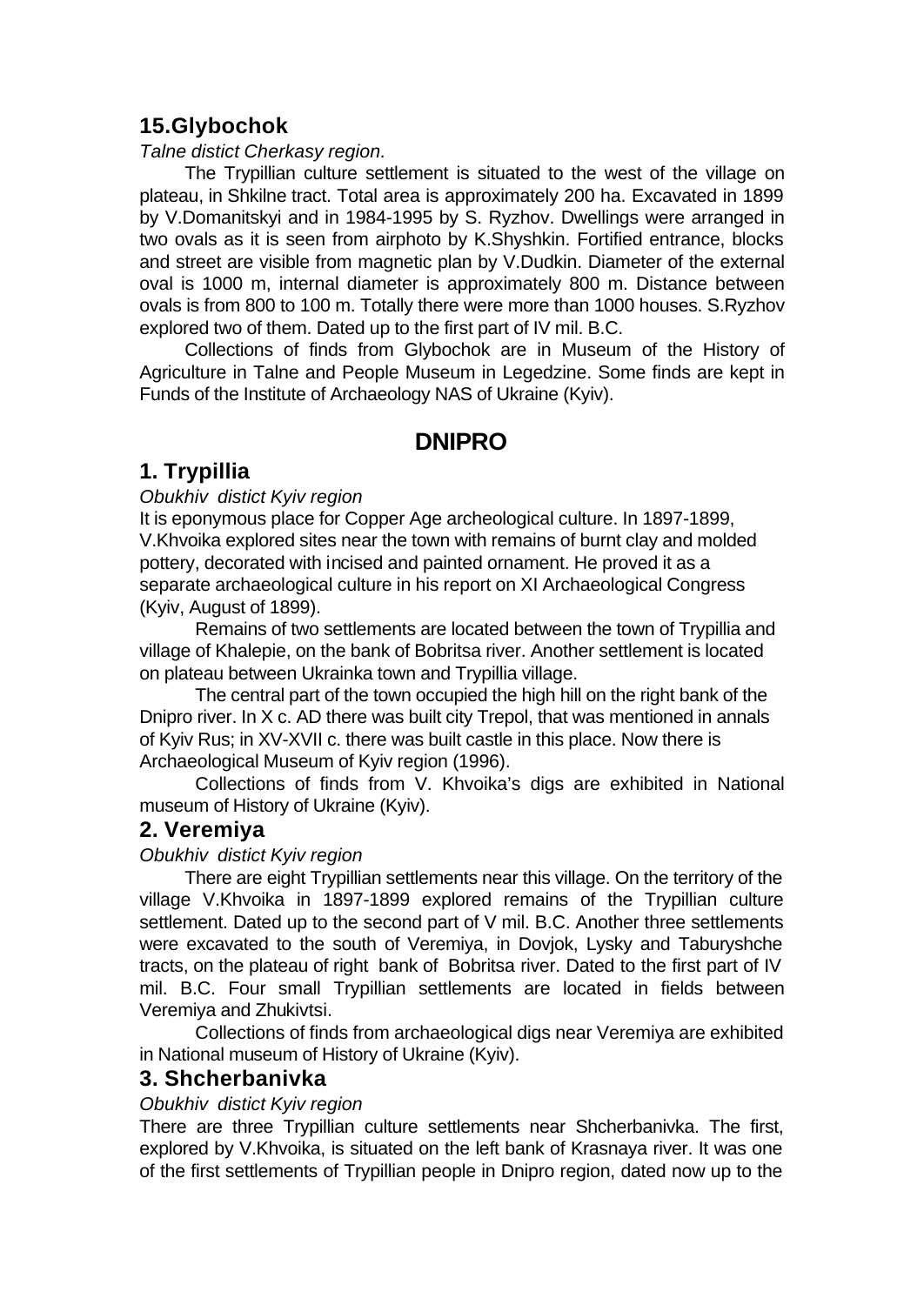second part of V mil. B.C. Trypillians produced pottery with incised decoration. Painted pottery they imported from the western Trypillian regions. Another settlements are located in Shyroke and Dolyna tracts on plateau between Shcherbanivka, Dolyna and Zhukivtsi. They were explored by Trypilska expedition in 1934-1935.

Collections of finds from digs near Shcherbanivka are exhibited in National museum of History of Ukraine (Kyiv).

## **4. Khalepie (Kolomyjschina)**

#### *Obukhiv distict Kyiv region*

Eight Trypillian culture sites are known near Khalepie village. Two of them, in Kolomyjshchina tract, are one of the best explored. This places were discovered by V. Khvoika, but the main excavations were provided by archaeologists from Kyiv (S. Magura, V. Petrov, M. Makarevitch, N. Kordysh, K. Korshak), Moscow (T. Passek) and Leningrad (E. Krichevsky) who worked in Trypilska expedition between 1934 and 1939.

Kolomyjschina tract is situated to the south of the village, not far from the road to Rzhyschiv. In Kolomyjschina-I tract expedition excavated 37 houses, which constituted circle with three dwellings in the central part. The largest of them were 6 m wide and 20 m long. This settlement dated up to the middle of IV mil. B.C. There also were explored six similar houses of settlement in Kolomyjschina-II tract. This settlement is dated to the first part of IV mil. B.C.

Another settlements are located to the south on plateau over Svirch river (Grushova, Sheremetiv Kut, Zholudivka and other tracts). They are dated up to the first part of IV mil. B.C.

Collections of finds from excavations near Khalepie are exhibited in National museum of History of Ukraine (Kyiv).

#### **5. Grebeni**

#### *Kagarlyk distict Kyiv region*

Six Trypillian culture sites are known near Grebeni village. In August of 1899 delegates of XI Archaeological Congress visited places of digs that V.Khvoika organized near Grebeni. In 1960-1964, Trypillian expedition from Kyiv, led by S.Bibikov explored remains of 26 houses in tract Vasylishin Yar (500 m to the north, near the road Trypillia – Rzhyshchiv). This settlement is dated to the first part of IV mil. B.C., the same time that Kolomyjschina-II.

Another Trypillian culture settlement was discovered in the central part of Grebeni, and now it is destroyed. Four settlements are situated to the south of Grebeni, in Vynogradne, Yancha (two settlements) and Popova Levada tracts. They are dated up to the first part – middle of IV mil. B.C.

Pottery of the Chernyakhivska culture was found on the territory of Vasylishin Yar and Yancha-I tracts. In the central part of Grebeni and in tract Vynogradne are traces of Early Slavs settlements (approx. VIII c. A.D.). Fortified site of Zarubinetska culture occupied high hill on the right bank of Dnipro, opposite to Trypillian settlement in Vynogradne tract. A large barrow cemetery of IX – XI c. is located below this fortress. You can visit Museum in the center of Grebeni village.

Collections from digs near Grebeni are exhibited in Archaeological Museum in Kyiv.

#### **6.Yushki**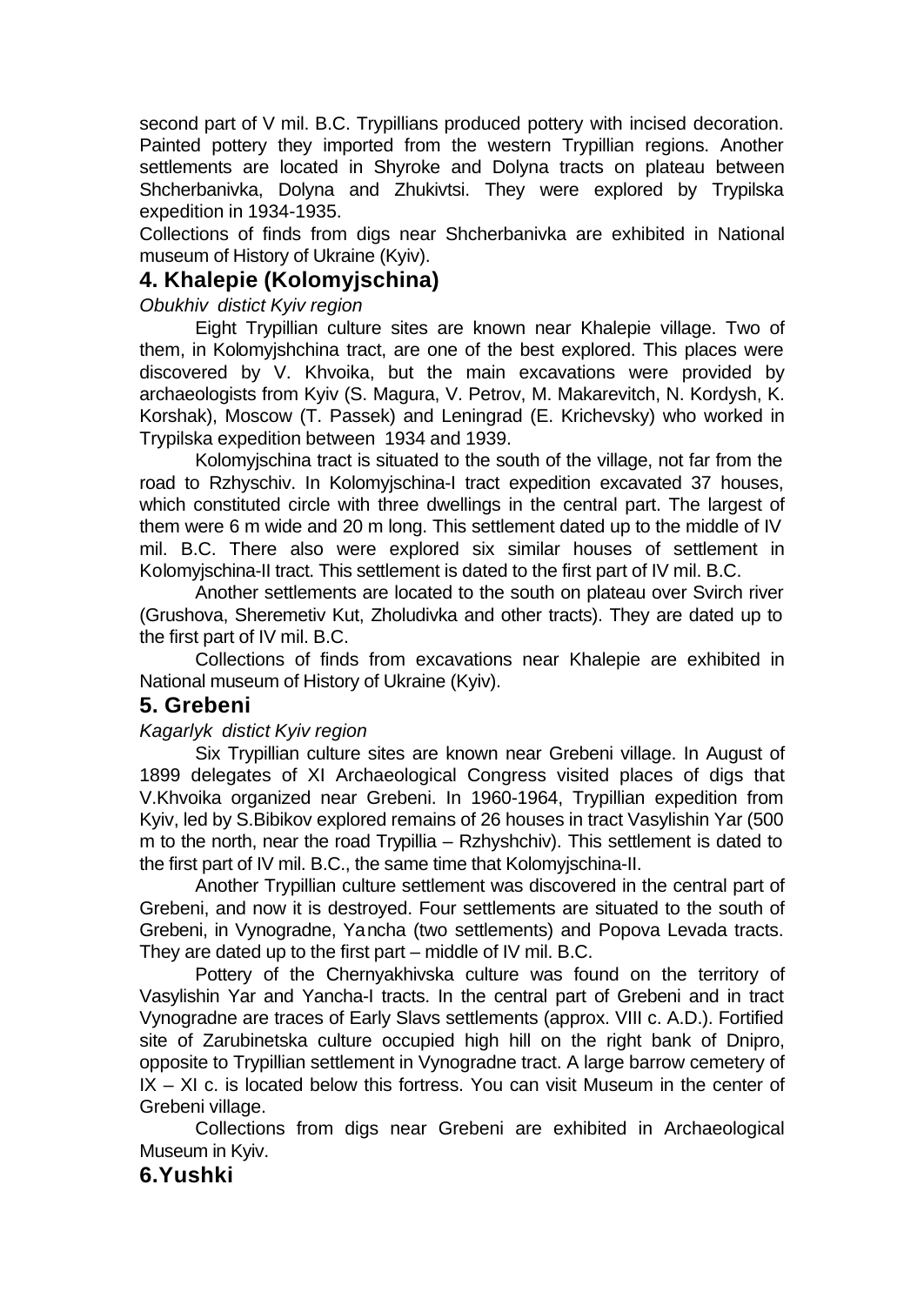#### *Kagarlyk distict Kyiv region*

The Trypillian settlement is on the territory of the village, in "Kuryache Pole" tract. Total area is approximately 2 ha. First excavations were carried by V.Khvoika. Dated to the beginning of IV mil. B.C. Another settlement in "Zhurivka" tract located in 3 km to the west of Yushki, near the field road to Zikrachi. Total area is about 5 ha. Dated up to the first part of IV mil. B.C.

There are also two settlements of the Chernyakhivska culture (III-IV c. A.D.) to the south of Yushki.

Collections of finds from Yushki are in National museum of History of Ukraine (Kyiv).

#### **7. Rzhyschiv**

#### *Kagarlyk distict Kyiv region*

Four Trypillian culture settlements are known near the town. The first was in 1,5 km to the north, near the restorative tourist complex on the cape of plateau, "Dolyna" tract (partly destroyed). Another settlement is in Ripnitsa tract, to the south of town. Dated up to the first part of IV mil. B.C.

Settlement in Khomin Lis tract is located near the road to Ulyanyki. Total area is 5 ha, approx. 140 different objects. Explored by M.Videiko in 1994. Remains of two houses and one pit were discovered. Here was found an interesting collection of clay figurines. Dated up to the first part of IV mil. B.C.

In 1900 V.Khvoika explored Trypillian settlement "on hills near Rzyshchiv". According to published plan, this site was in 3-4 km to the south, on plateau near village Balyko-Schuchinka. Here V.Khvoika discovered near 40 objects – remains of temporary village. Dated up to the first part of IV mil. B.C. Local ancient people fished in Dnipro river and hunted on its banks (it is the best place for fishing around Rzyshchiv present days). May be it was a seasonal site of people that lived in houses, explored at Khomin Lis tract .

Collections of finds from Rzyshchiv are in National museum of History of Ukraine (Kyiv) and Funds of the Institute of Archaeology NAS of Ukraine.

#### **8. Grygorivka**

#### *Kaniv distict Cherkasy region.*

Three sites of the Trypillian culture are known near this village. Settlement in Khatysche tract is located in 2 km to the north, on cape of plateau, near the road to Lukovytsa. Total are is about 2 ha. Remains of two houses and three pits were explored by M.Videiko in 1993. Ancient inhabitants of Khatysche lived in twostoried buildings, similar to buildings of Trypillian cities in Cherkasy region. Dated up to the first part of IV mil. BC

Two sites of Trypillian fishers and hunters were found on the bank of Dnipro, in 0,2-1,5 km to the north of Grygorivka. First, in Ignatenkova Gora tract, was explored by M.Shmaglij in 1961 and M.Videiko in 1993. They discovered remains of few temporary earth-houses and traces of economical activity, connected with products of Dnipro river and valley. V.Petrashenko explored another similar site, partly destroyed by inhabitants of the Kyiv Rus settlement, in Popove Pole tract. All Trypillian sites dated up to the first half of IV mil. B.C.

It is interesting, that these ancient settlements belonged to people of different Trypillian tribes. Settlement of Kaniv group in Khatysche appeared before sites of Kolomyjschina type on the bank of Dnipro.